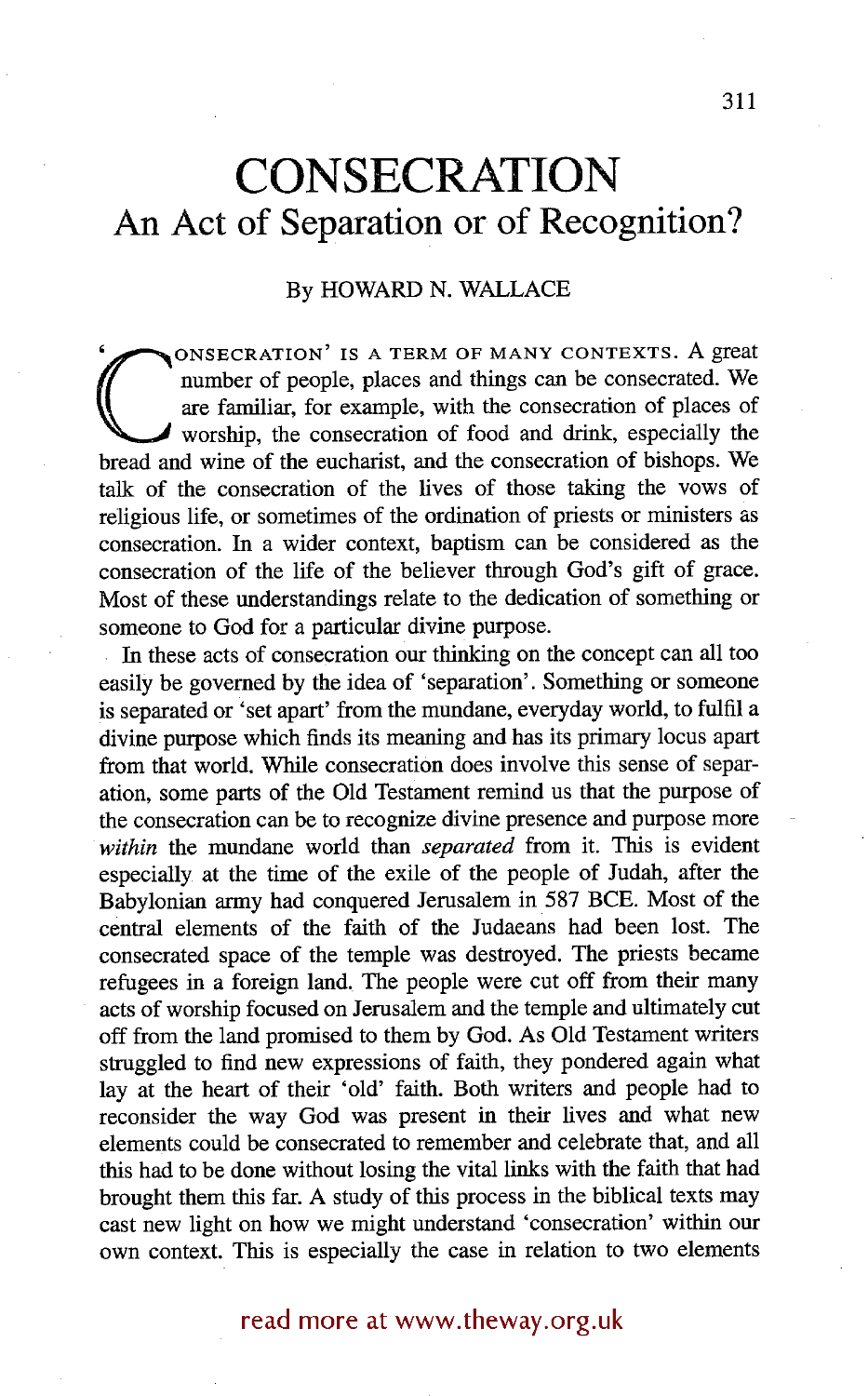which ultimately have close connections, namely the Old Testament sabbath, as consecrated time, and the tabernacle, as descriptive of consecrated space.

#### *Of consecrated time...*

The concept of 'sabbath' is not something that receives a lot of attention in Christian circles these days. The keeping of sabbath would probably be considered by most Christians as a particularly Jewish observance based on stipulations and traditions in certain parts of the Hebrew Bible (Old Testament). Of course, it was not so long ago that many pious Christians would have applied ideas of sabbath rest to Sunday observance. Such days have largely passed now, with changing profiles of society and evolving social customs and expectations. However, a re-examination of the sabbath tradition could well be a stimulus for Christians to consider how they use their time and how they may consecrate it.

The idea of human rest on the sabbath day, the seventh day of the week, as we are familiar with it from the Bible, is one that only developed late in the history of Israel, namely at the time of the exile and within the process of rethinking which we described briefly above. The importance of the sabbath institution in late Old Testament times would seem to be underlined by the fact that the Hebrew verb *shabath,*  'to rest', occurs near the beginning of the Old Testament at the end of the first creation story in Gen 1:1-2:3:

Thus the heavens and the earth were finished, and all their multitude. And on the seventh day God finished the work that he had done, and he rested on the seventh day from all the work that he had done. So God blessed the seventh day and hallowed it, because on it God rested from all the work that he had done in creation.

But in Gen 2:1-3 the reference is not to the human institution of sabbath but rather to God's sabbath rest at the completion of creation. The human institution of sabbath is not discussed in detail until much later, in Exod 31:12-17.1 There we read:

The LORD said to Moses: You yourself are to speak to the Israelites: 'You shall keep my sabbaths, for this is a sign between me and you throughout your generations, given in order that you may know that I, the LORD, sanctify you. You shall keep the sabbath, because it is holy for you; everyone who profanes it shall be put to death; whoever does any work on it shall be cut off from among the people.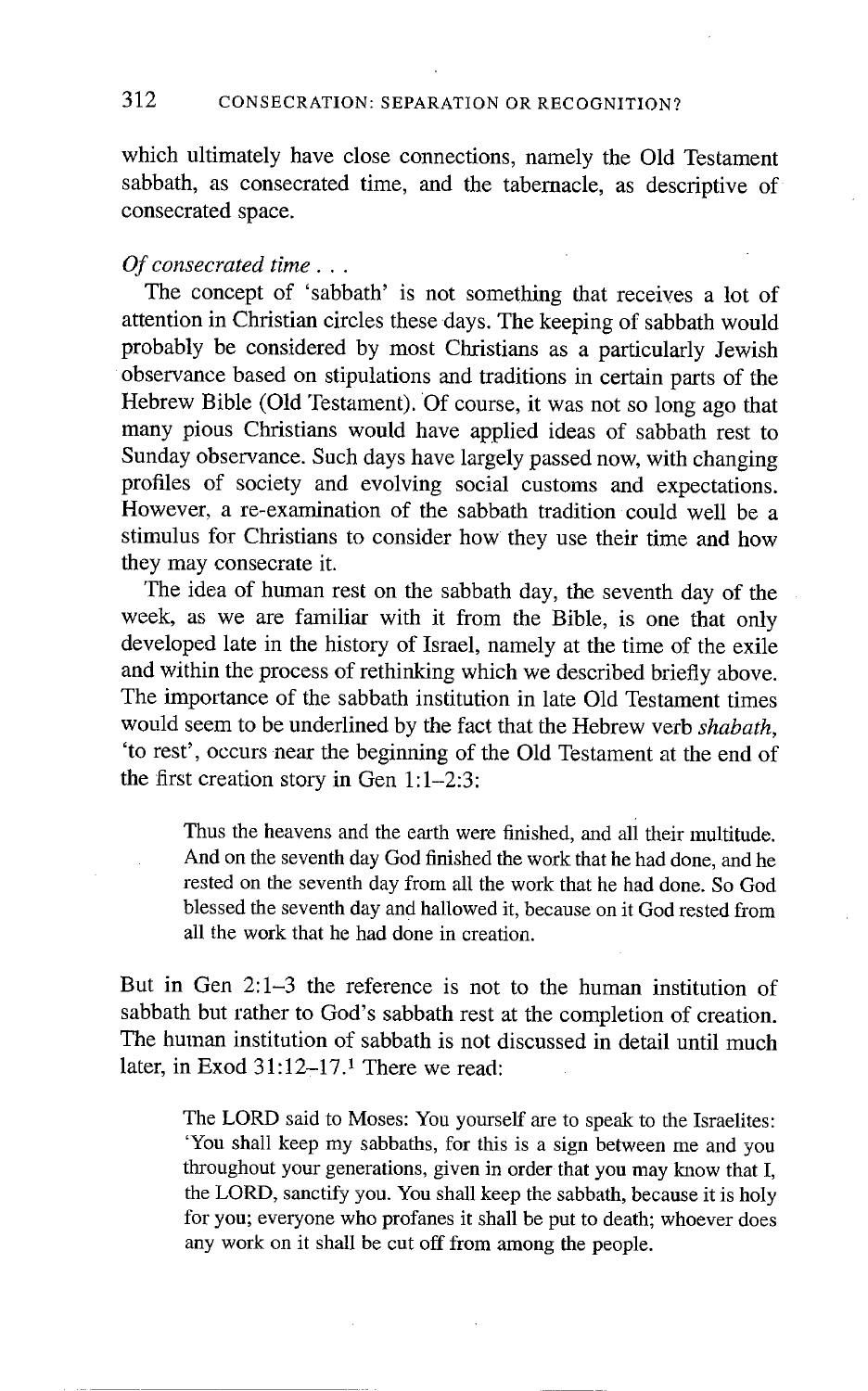Six days shall work be done, but the seventh day is a sabbath of solemn rest, holy to the LORD; whoever does any work on the sabbath day shall be put to death. Therefore the Israelites shall keep the sabbath, observing the sabbath throughout their generations, as a perpetual covenant. It is a sign forever between me and the people of Israel that in six days the LORD made heaven and earth, and on the seventh day he rested, and was refreshed.'

Both passages are attributed by scholars to the Priestly (P) source, usually regarded as the latest of the four main sources which make up the final form of the Pentateuch. The material in the P source was possibly collected at the time of exile, approximately the mid-sixth century BCE. The P source connects the human and divine sabbaths in the fourth of the Ten Commandments in Exod 20:8-11, where God's rest becomes the model for human rest on the seventh day, and in Exod 31:17. An understanding of the consecration of the seventh day as a time of rest for humans depends, therefore, on understanding the significance of God's rest in Gen 2:1-3.<sup>2</sup>

The origin of the motif of God's rest at the end of creation probably lies outside the Old Testament in the notion of the divine rest found in ancient Near Eastern myth. 3 In the Babylonian myth *Enuma Elish, the*  god Marduk defeats the chaos monster Tiamat, and then creates an orderly cosmos from her carcass. In the process he plans to create humankind so that the gods may rest from their arduous labours:

Blood will I form and cause bone to be, Then I will set up lullu, 'Man' shall be his name! Yes, I will create lullu: Man! (Upon him) shall the services of the gods be imposed that they may be at rest. (Tablet VI.5-8)<sup>4</sup>

The conclusion of creation in *Enuma Elish* locates the rest of the gods immediately after sanctuaries are built for the most high gods. The divine rest is connected to the proclamation of Marduk's reign over creation and the building of his temple. All this is associated with the building of Babylon and Marduk's temple tower within the city. A similar sequence can be seen in other Mesopotamian myths.<sup>5</sup>

If the motif of God's rest in Gen 2:1-3 is based on the divine rest mentioned elsewhere, then it has been subjected to some creative reworking. Claus Westermann comments:

P takes over the rest of the creator from tradition and creates out of it something entirely new. He transforms it into a day of rest which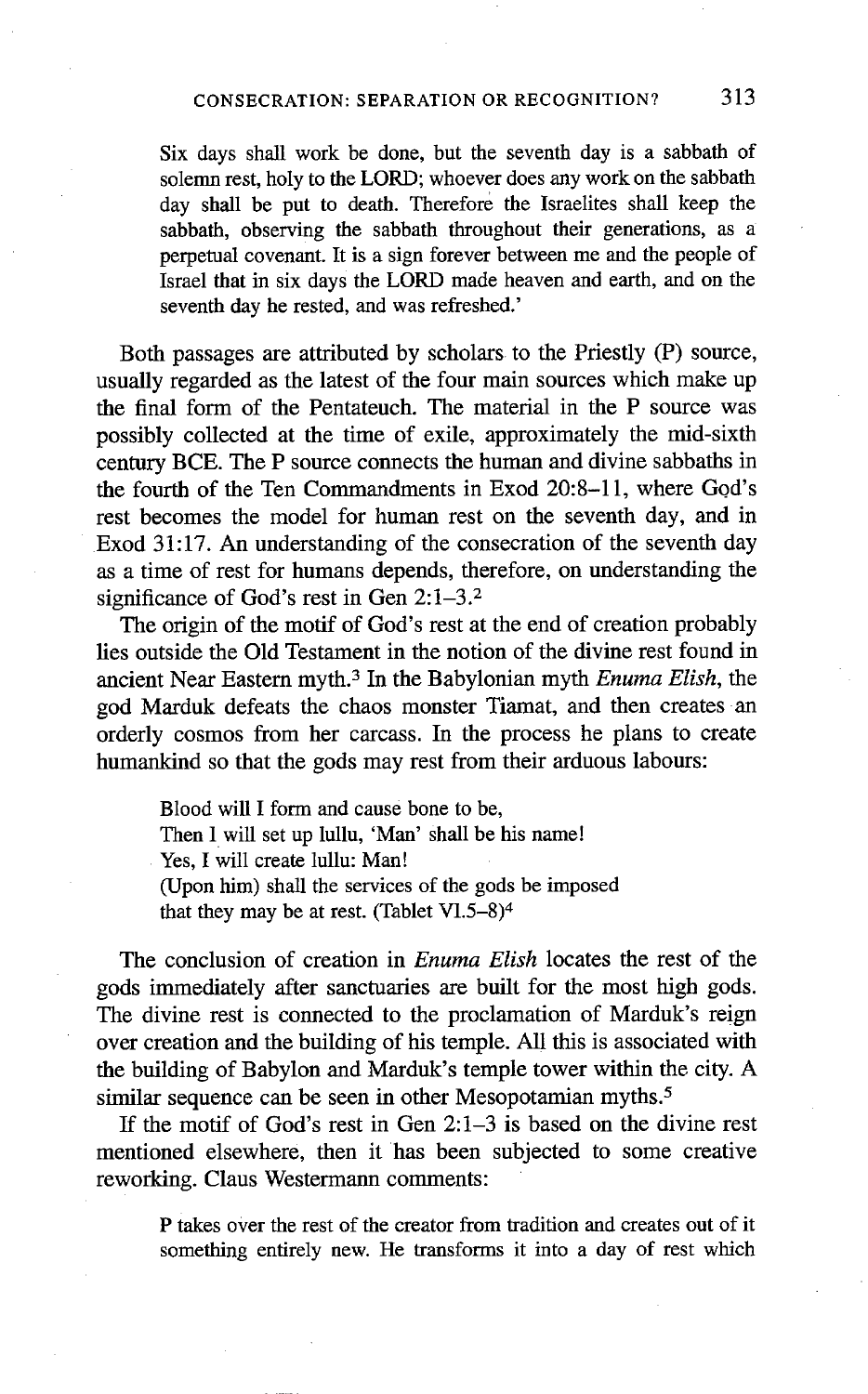concludes the 'creation week'. We can note here very clearly P's profound insight as he brings together what he has received and what he will contribute. 6

In P, the creation story is transformed into a succession of days. The last day, although not named the sabbath and not directly associated with the human institution, clearly points to the latter and this gives the ordering of creation its meaning. Westermann goes on: 'By fitting the motif of rest onto the creation work, P has given creation the character of an event that moves through time towards its goal'.<sup>7</sup> The primeval event takes on the character of an historical event and the God who acts in history is the same God who acts in creation. In both history and creation God's action is directed toward a goal. For Westermann, 'the ultimate goal in creation is not the last work of creation, humanity, but what is hinted at in the description of the seventh day'. He concludes that in God's action 'the celebration of the holy, gives unity to the whole $^{\prime}$   $^8$ 

We agree with Westermann, but suggest that the human observance of the sabbath, although not mentioned in Gen 2:1-3, cannot be divorced from the divine sabbath. This is made clear in Exod 20:8-11 and 31:17. The human sabbath is the means whereby the 'celebration of the holy' can be effected. The P writer presents an orderly whole in the seven days which is to be taken literally, so that the human sabbath celebration becomes a way of participating in the goal of creation.

The key to the way the P writer reshapes the creation tradition is to be found in the fact that reference to a sanctuary or temple being built for God is missing in Gen  $1:1-2:3$ . At the end of creation stories in the Old Testament world we usually find an association of three themes the completion of creation, the proclamation of sovereignty of the creator god, and the construction of a sanctuary for the god. This association is familiar from non-biblical myth as noted above about Marduk. The P creation account, however, omits this sanctuary reference and stresses the association of the creation of humankind and the divine rest. In the situation of Israel's exile the P writer could hardly refer to a heavenly temple of YHWH being constructed at the end of creation when its earthly manifestation, the temple in Jerusalem, had recently been destroyed. The destruction of the temple raised the question of how the sovereignty of YHWH was to be celebrated in the community's life far from the holy city. The reshaping of the creation account in the P narrative allows this to happen. Another traditional motif of the creation narrative, namely the divine rest, replaces the temple at the conclusion of the story as the symbol of YHWH's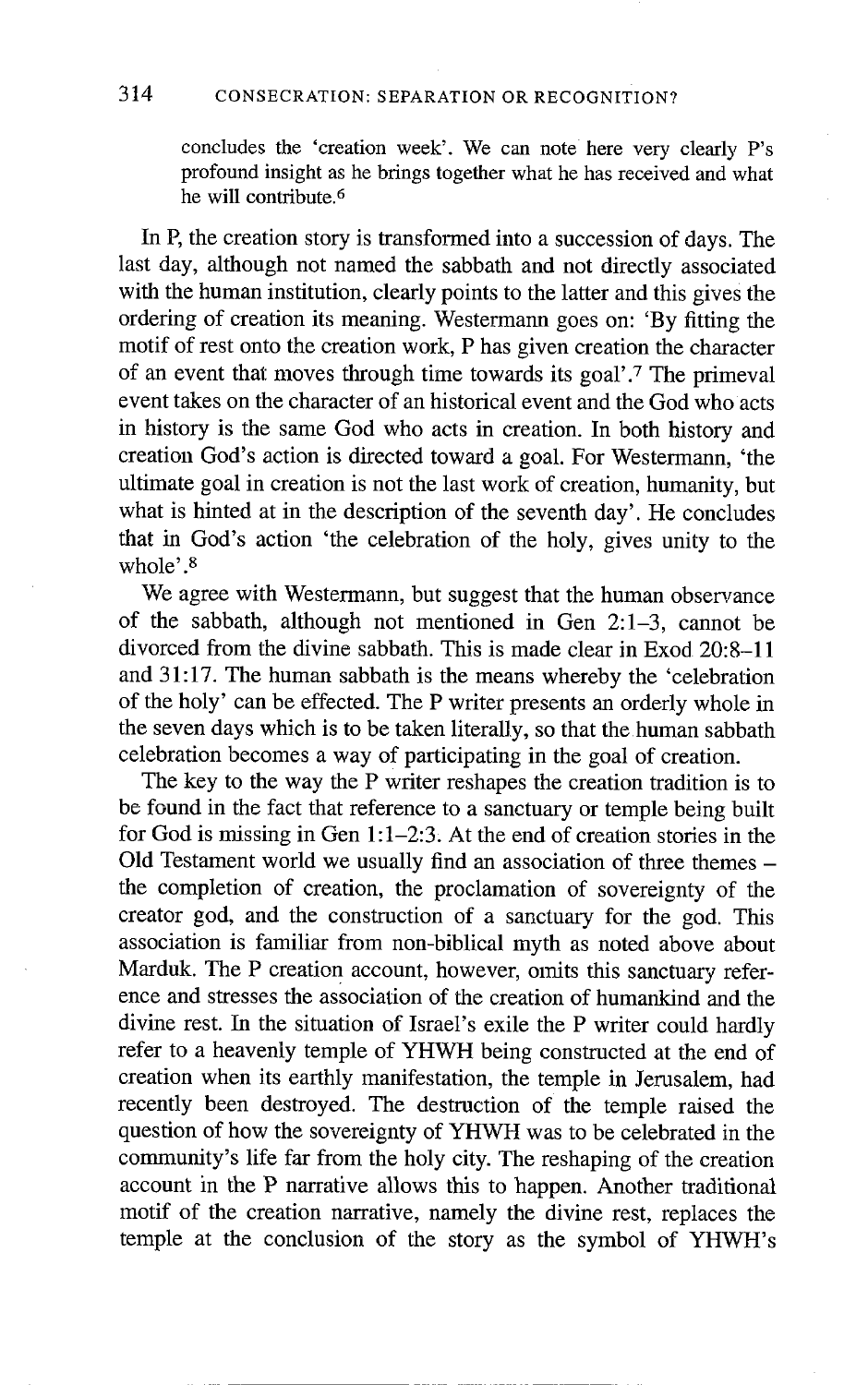kingship over creation. By linking the divine rest to both the verb *shabath* and the seven-day structure, the P writer provides a means for the sovereignty of YHWH to be celebrated in the sabbath. This allows for continuity of the celebration of the sovereignty of YHWH in exile after the destruction of the sacred space of the Jerusalem temple.<sup>9</sup> P replaces the holy space, which is particular, with holy time, which is universal, and allows exiled Israelites to acknowledge the presence and sovereignty of God far from their homeland. At the same time the writer maintains the connection of sovereignty with creation.

### *Of consecrated space...*

In the situation of exile, therefore, the P writer finds a new way of celebrating God's sovereignty: the loss of a permanent and stable sanctuary leads to the development of a deepened sense of sabbath, of sacred time. The P writer does not, however, completely abandon the idea of consecrated space. Return to the temple site and the land of their ancestors remained a strong element of hope for the exiled Judaeans. Alongside the deepening sabbath tradition, the P writer reworks the older narratives about Israel's Exodus wanderings, and particularly the tradition about the tabernacle, the sanctuary in those narratives. Displacement from Jerusalem and the temple, which now is also in ruins, leads the P writer to re-conceive sacred space as mobile.

However, while the nature of the sacred space changes, the P writer maintains continuity between the mobile tabernacle and Jerusalem temple. This is done in a number of ways. First, the description of the tabernacle reflects the temple. The dimensions of the tabernacle given in Exodus 26 correspond to the dimensions of the space under the wings of the cherubim in the Holy of Holies in the temple (1 Kg 6:20). 1° Second, the lavish ornamentation of gold and expensive wood in P's description of the tabernacle could not reflect any structure put together in the Sinai wilderness, but could only be seen as a reflection of the decoration of the temple under royal patronage. Third, the extensive sacrificial system, which P associates with the tabernacle in Leviticus 1-7, could only realistically be maintained in the context of the elaborate infrastructure of a permanent temple complex.

In addition to this link between temple and tabernacle, we should note that, in the description of the plans and construction of the tabernacle, the P writer forges a strong connection between the tabemacle and the sabbath. In making this connection, the association between sanctuary, sovereignty and creation, which had to be broken in the creation story, is thus restored via the institution of sabbath. Let us consider this in a little detail.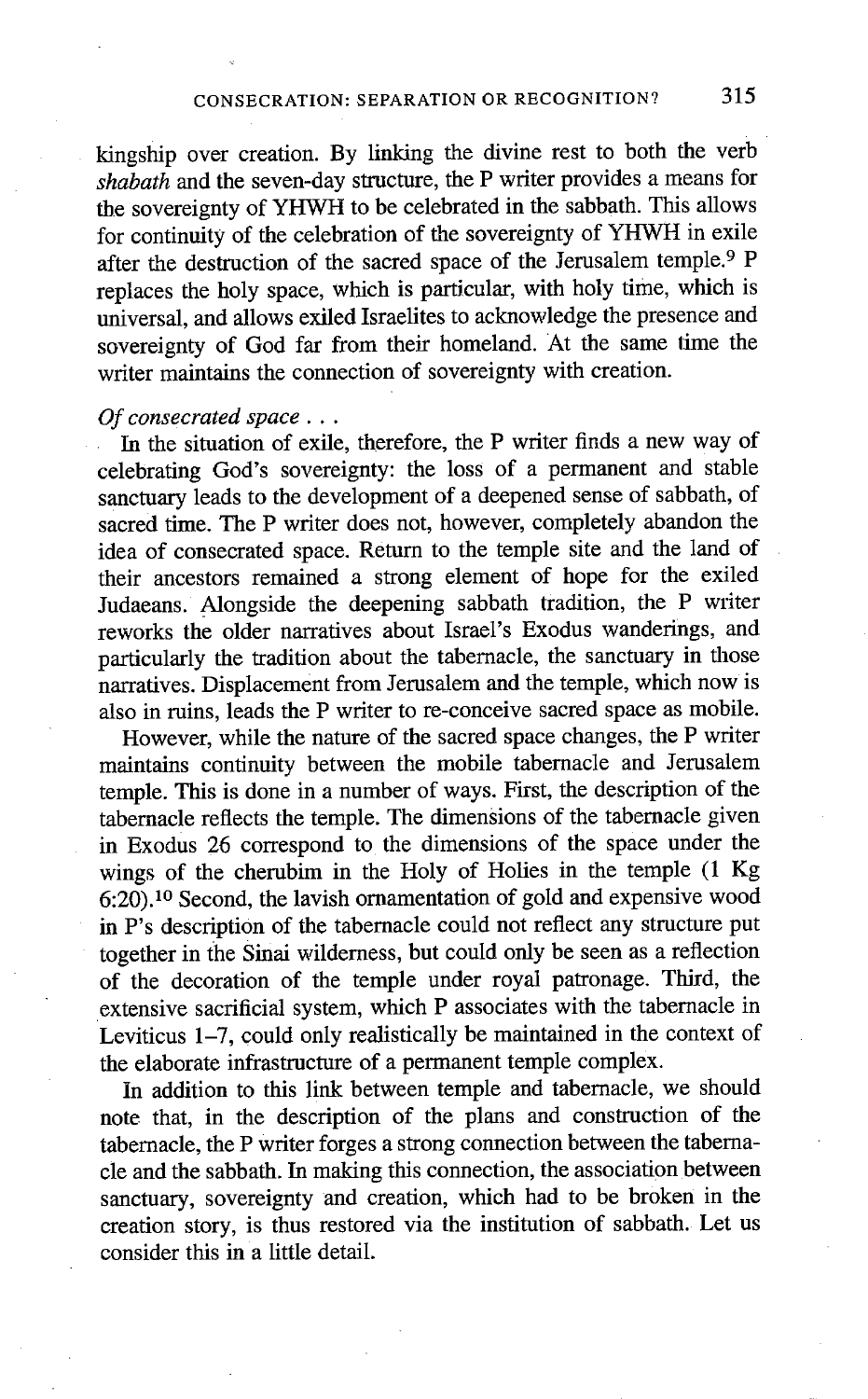# 316 CONSECRATION: SEPARATION OR RECOGNITION?

The connection between sabbath and sanctuary is made explicitly in Exod 31:12-17, as already noted. However, the connection is even evident in the shaping of the traditions concerning the building of the tabernacle. Instructions for building the tabernacle begin in Exod 25:1 with a call for offerings from the people. Then follow prescriptions for the tabernacle and its cultic paraphernalia and personnel (Exod 25:1-30:38). In 31:1-11, YHWH sets aside craftsmen filled with *ruah eIohim,* 'the divine spirit', and all wisdom and craft for the construction of the sanctuary. This is reminiscent of the appointment of especially gifted individuals for the construction of Baal's temple in Ugaritic myth. At the conclusion of the instructions for the tabernacle in Exodus, the command to observe the sabbath is given  $(31:12-17)$ . The double prohibition against work on the sabbath (vv.14 and 15) even subordinates the work on the tabernacle to the observance of the sabbath. The actual implementation of the commands of Exod 25:1-31:11 is recorded in Exodus 36-40 following chapters 25-31 almost verbatim in places. The start of the task is marked in Exod 35:1-3 by a reminder from Moses to observe the sabbath:

Moses assembled all the congregation of the Israelites and said to them: These are the things that the LORD has commanded you to do: Six days shall work be done, but on the seventh day you shall have a holy sabbath of solemn rest to the LORD; whoever does any work on it shall be put to death.

Thus a deliberate and distinct pattern is used to organize the material on the construction of the tabernacle. The instructions for building end with reference to sabbath observance and the account of the actual construction itself, which follows the instructions closely, begins with a similar reference. Brevard Childs notes:

... the observance of the sabbath and the building of the tabernacle are two sides of the same reality. Just as the sabbath is a surety of Israel's sanctity (31:13), so the meeting of God with his people in the tabernacle serves the selfsame end (29:43). There can be no genuine tension between the two signs,<sup>11</sup>

Thus the structure of Exodus 25-40 binds the sabbath observance closely with the construction of the sanctuary. Both are connected with the question of the presence of YHWH with his people and their recognition of his sovereignty. Just as sabbath observance is a way of recognizing that sovereignty, far in distance and reality from the temple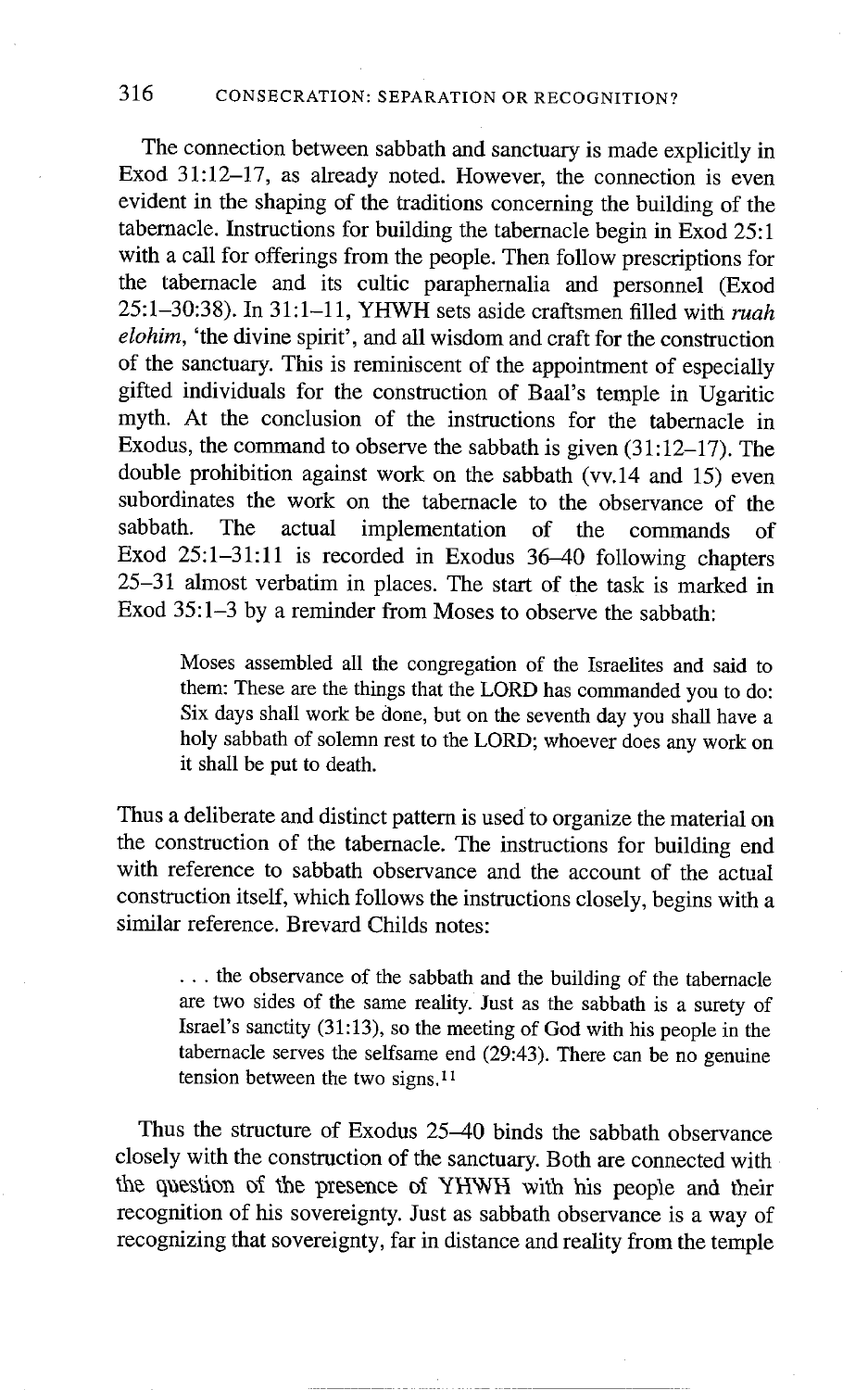site in Jerusalem, so the tradition developed about the tabernacle is a story about a mobile 'temple'. The word *mishkan,* 'tabernacle', is related to the verb *shaken,* 'to dwell'. This verb implies a note of temporality. The verb is used of what we might loosely refer to as a nomadic existence. While the Jerusalem temple remained an important element of hope during the exile, in light of its destruction it needed to be replaced by a new and temporary way of perceiving YHWH's presence with his people. Thus the P writer establishes the tradition of YHWH residing in a movable sanctuary. The people of YHWH, who themselves have been uprooted, can now begin to perceive their God as mobile, able to move in his sanctuary as he wills and to be with his people. His sovereignty can thus be conceived in ways that do not suffer the same fate as the ruins of the Jerusalem temple (cf Ezek  $1-3$ ) and is available to a displaced people.

While the tabernacle and sabbath both herald the sovereignty of God, they are also associated, as we have seen, in terms of the mode of design. Just as the tabernacle was built along lines specified by divine decree, so too is the human sabbath institution modelled on a divinely given pattern (Exod 20:8-11; 31:17). The sabbath as much as the tabernacle shares in the task of proclaiming the self-revelation of YHWH and reveals his presence. But the close connection of sabbath and sanctuary is forged in yet another way. Both are Connected with creation. As we have noted, the sabbath rest of God is the fitting end of the creation account in Gen 1:1-2:3. The design of the tabernacle also reflects dements in creation. Temple building, as we noted, is in other ancient Near Eastern mythologies the climax of creation myths, signifying the kingship of the creator God. As Childs has noted, both the tabernacle and sabbath observance 'witness to God's rule over creation'. 12

### *Old traditions and renewed perceptions...*

In what we have discussed so far we have seen the Priestly writer reshape Israelite traditions about consecrated time and space in order to allow their people to maintain their faith in the face of the destruction of Jerusalem and its temple, and before the subsequent challenge to the sovereignty of their God. At the same time the writer has maintained strong connections with past traditions, especially those to do with creation. This activity of reshaping traditions is instructive for us in itself, but what the P writer has to say about consecrated time and space in the process of reshaping is also of importance.

The understanding of consecrated time and space in the sabbath and tabemacle in the Old Testament raises questions of the celebration of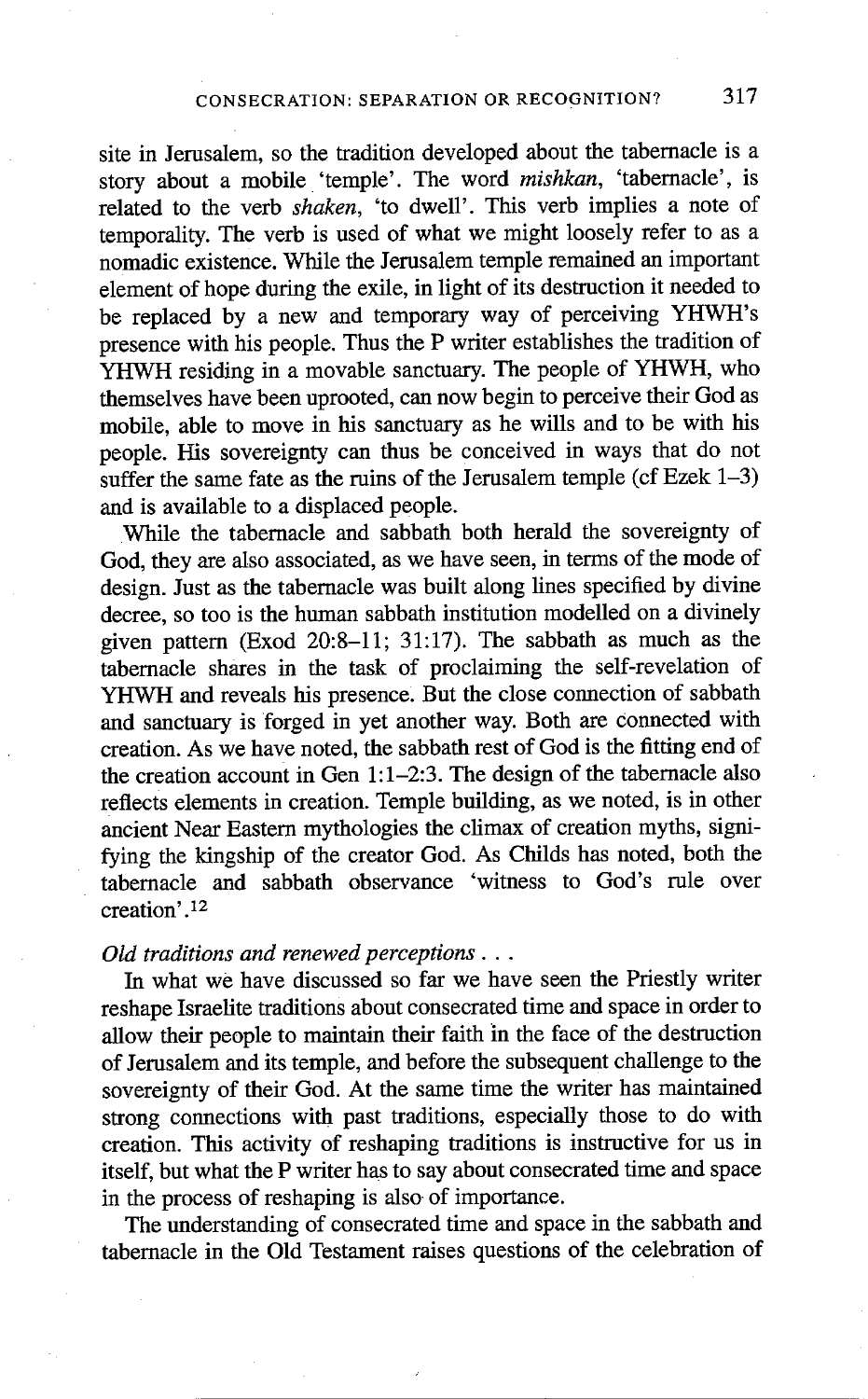the presence of the holy in our own midst and of how we understand 'consecration', especially of time and space. Ultimately it raises the question of how we perceive ourselves in the created order. In much twentieth-century western life and culture we value time and space as commodities or luxuries. But even this value is often understood in terms of self-centredness which sees humanity at the centre of a subservient created order. Our focus upon time and space is often centred around what we do as humans, or who we are, or what we hope to achieve for ourselves or others in this world.

The understanding of the sabbath in the P material suggests a possibility of perceiving time especially as something given to us in creation within which the sovereignty of the one who gives time can be celebrated. There needs to be some time in our lives designated in such a way that it is seen clearly not as a time in which to achieve something else for ourselves or others, no matter how worthy, but rather as a time or a 'space' in which we cease to define our humanity by what we accomplish and define it in terms of being creatures before the sovereign Creator. A renewed sense of sabbath might involve taking time to celebrate the presence of One beyond ourselves, to celebrate the sovereignty of that One, to celebrate the processes and glory of creation, and to recognize ourselves as created, dependent and called to trust.

Many Christian spirituality movements might suggest they already pursue this. If so, then the Old Testament discussion on sabbath observance might be a useful point for further, fruitful reflection on the subject. But I suspect that much time spent in spiritual reflection is centred on our own being and what we might accomplish or correct. Reflection of this sort is certainly not inappropriate, but the Old Testament sabbath tradition reminds us of the need to have time when we cease to be the subjects of our own thoughts and rest in the comfort and security of the One who is Subject in all statements within creation.

Times of worship, when we usually enter a sacred space, are not excluded from this time if perceived in terms of rest and withdrawal, and of dependency on another. Whether that is the nature of much of our worship is debatable. The corollary is, of course, that our times of withdrawal are also to be recognized as times of worship. This is not a call for a return to the strict Sunday observance we noted earlier in this essay. It is not a cry to consecrate our time in such a way that it restricts our humanness. It is a call to consecrate our time so as to see ourselves in a more gentle, balanced way in relation to the time we are given, the One who gives it to us and the rest of creation.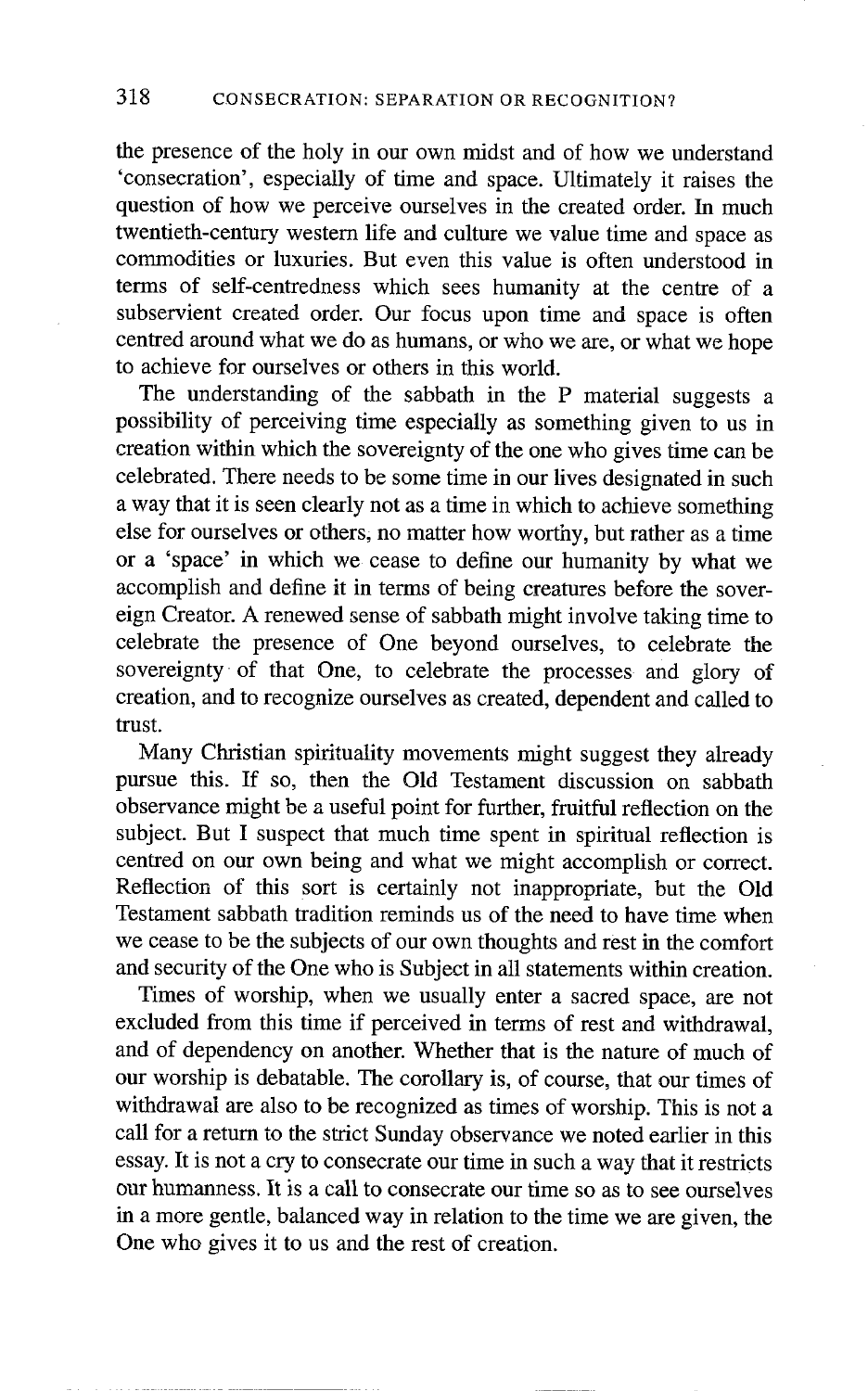#### CONSECRATION: SEPARATION OR RECOGNITION? 319

The theme of creation is central to the continuity between the consecration of space in the sanctuary and time in the sabbath. These consecrated elements allowed Israel to recognize the sovereignty of God over creation. But there is a curiosity in this connection to creation. Israel set up the consecrated elements of creation in such a way that they in turn mirrored creation itself. In both the tabernacle and the sabbath we are dealing with miniatures of the cosmos. An element of creation itself, of the mundane world, is consecrated so that it may serve in turn in the recognition of the divine presence in the mundane world. Elements from the mundane world are consecrated, not in order to worship a God who is king over some other world or who is present in some other place. Rather, dements in the mundane world are consecrated in order to recognize the sovereignty of God over this mundane world and to recognize that this mundane world is the place where God elects to be present.

So in the end, according to this model set forth in the Priestly material, consecration is not simply an act of separation from the mundane in order to touch what is holy elsewhere. Rather it is a way of recognizing that what is mundane is in itself that which is called by God, or set apart, to be his place of dwelling, his kingdom, his 'holy' realm. Of course the world is not yet God's place of dwelling in all its fullness. Our act of setting apart of the mundane is then a way of recognizing both God's preference for the so-called mundane as well as the fact that it is not yet all that God would have it.

#### NOTES

I Exod 16:4--5, 22-30 would seem to be the exception to the above statement. This difficulty is even realized within the text (vv, 22-23).

<sup>2</sup> For a fuller discussion of what follows see H. N. Wallace, 'Genesis 2:1-3: creation and sabbath', *Pacifica* vol 1 (1988), pp 235-250.

3 See N.-E. Andreasen, *The Old Testament sabbath: a traditional-historical investigation (Ann*  Arbor, 1971), pp 174-182; C. Westermann, *Genesis 1-11* (London, 1984), p 167; A. Heidel, The *Babylonian Genesis: the story of creation* (2rid edn, Chicago, 1951), p 127; G. von Rad, *Genesis*  (London, 1972), p 62.

4 Translation of A. Heidel, The *Babylonian Genesis,* p 46.

5 See W. G. Lambert and A. R. Millard, *Atrahasis: the Babylonian story of the flood* (Oxford, 1969).

6 C. Westermann, *Genesis 1-11*, pp 89-90.

*7 Ibid.,* p 90.

*<sup>8</sup> Ibid.*